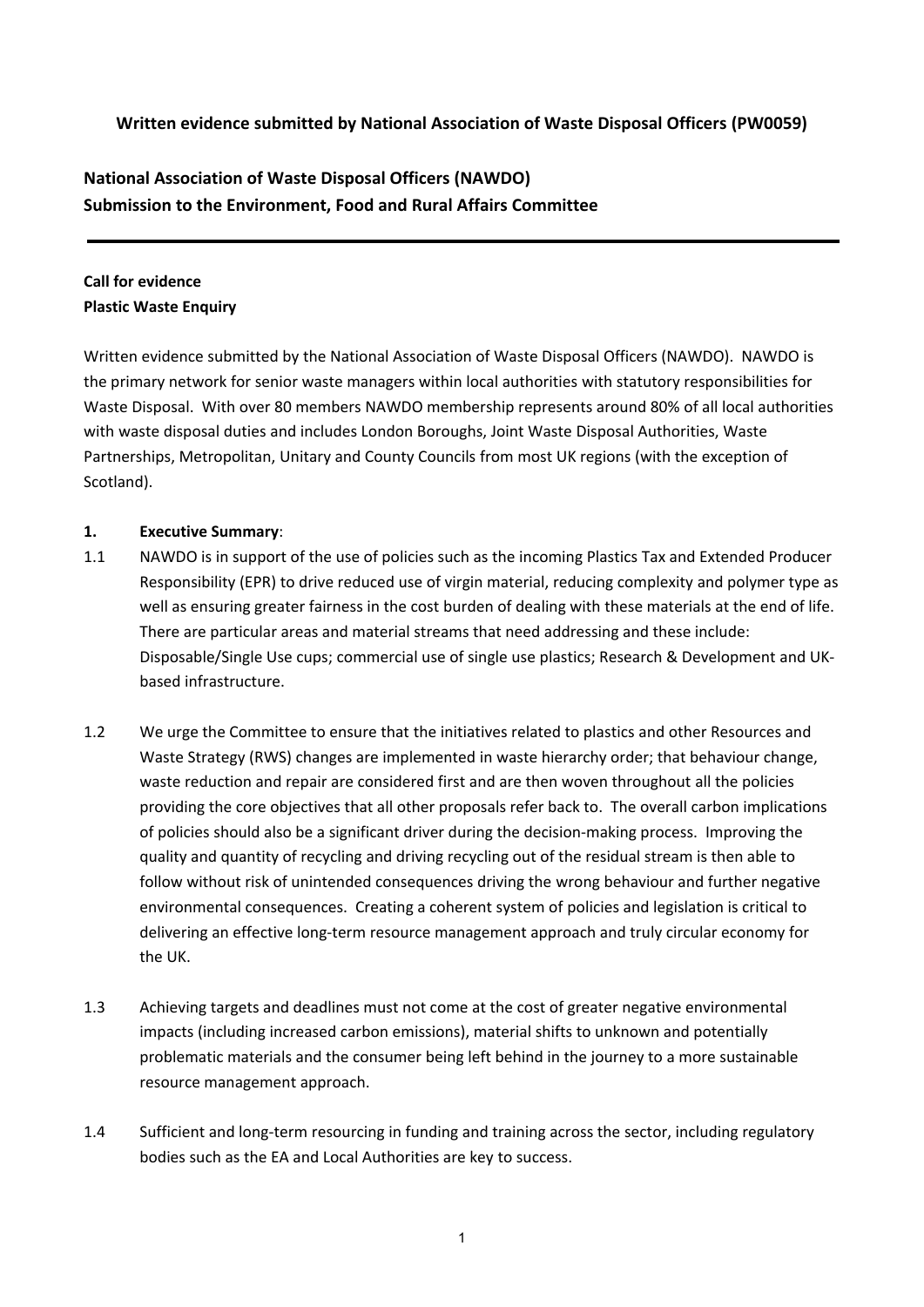#### **2. Introduction:**

2.1 As the primary network for local authorities with statutory responsibilities for waste disposal, the National Association of Waste Disposal Officers (NAWDO) welcomes the opportunity to respond to the EFRA Committee's call for evidence on plastic waste. We seek to ensure that Local Authority knowledge and experience form a key part of the Committee's deliberations on this topic.

### **3. What measures should the UK Government take to reduce the production and disposal of singleuse plastics in England? Are the measures announced so far, including a ban on certain single-use plastics and a plastic packaging tax, sufficient?**

3.1 NAWDO is supportive of the Government's proposed Extended Producer Responsibility for Packaging (EPR) regime, that was consulted on recently as part of a suite of Stage II consultations under the Resources & Waste Strategy (RWS) and incoming Environment Bill. The introduction of modulated fees for packaging (including plastic) is sound; with more difficult to recycle material attracting higher fees for any material placed on the market. We also strongly support the proposed approach that producers are responsible for full net costs for dealing with these materials throughout their use, up to and including, treatment and disposal and would urge that continued focus is made on the introduction of EPR and associated policies and legislation as soon as is practically possible. In addition to this, greater focus must be given to moving material up the waste hierarchy in regards to prevention and reuse (and refill) ahead of recycling. Working with consumers to change behaviour to support this approach will also be critical and must be done alongside any policy and legislative changes; without public support and active engagement along with the necessary investment in these, these policies will fail.

It is our hope that EPR will drive down both the number and type of polymers on the market, including single use plastic and composites. However, we urge the Committee to consider the risks around material shifts and unintended consequences with products being moved from one type of less desirable packaging and into another which may be equally or harder to deal with (in terms of waste management) as well as carrying greater negative environmental impacts. This could include composites and compostable/biodegradable packaging alternatives, with more detail on the latter under Point 6 below.

- 3.2 We would also urge consideration on closed loop systems where this is both technically feasible as well as practicable (again with the overarching consideration of avoiding negative unintended consequences). HDPE and the milk industry is a prime example of where this approach works. Plastics, while a remarkably useful and versatile material that will likely have a continued role to play in society, are better driven up the waste hierarchy with reuse (including refill) first, followed by recycling over recovery and other forms of disposal.
- 3.3 Other policies, such as the proposed DRS and incoming Plastics Tax also have a role to play and NAWDO would, in line with our consultation responses, urge the Government to ensure that these policies, instruments and legislation work as part of a cohesive system to both improve waste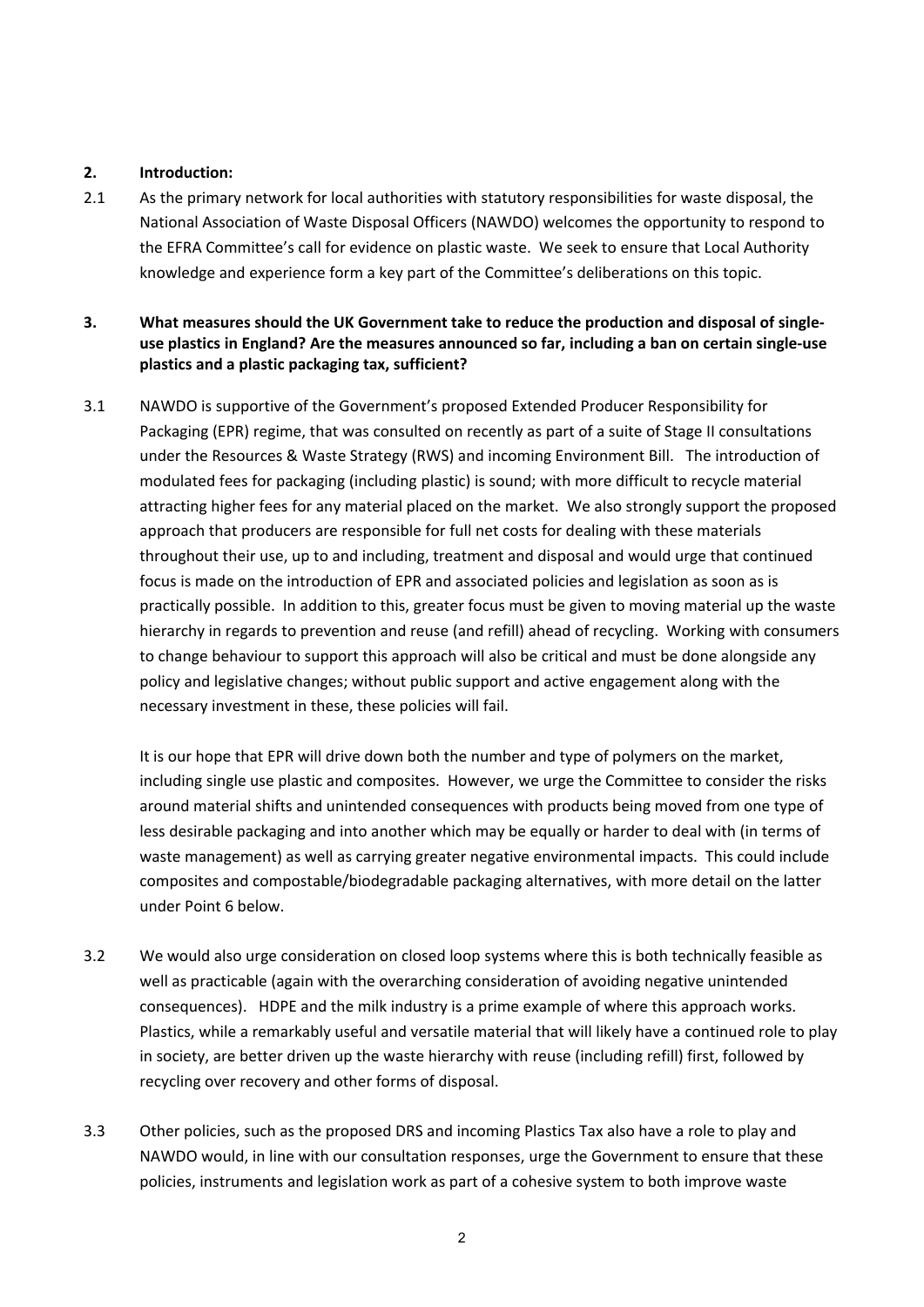management systems in this country, while reducing its environmental (including carbon) impacts. Consideration also needs to be given to the fact that we have significant and mature infrastructure already in place; this infrastructure should not be rendered redundant as a result of ill-considered approaches. Regular reviews on the effectiveness of these policies must be built into the legislative programme and the work of the new Office for Environmental Protection (OEP). Any monies generated by fines, taxes, etc should be ringfenced to support the ongoing work around resource management such as R&D, systems, UK-based infrastructure, etc.

- 3.4 We would suggest that there are some specific material streams and areas that need addressing:
	- A) Disposable/Single Use cups while in scope for EPR as proposed in that consultation, NAWDO did question why these were not included within the scope of the proposed DRS where one of the stated objectives is to deliver litter reduction. We welcome the specific reference to this waste stream but believe that there is a risk of both undermining policy proposals (such as litter reduction) as well as a lost opportunity of moving this stream up the waste hierarchy to recycling over disposal, and ideally reuse over recycling. While the Government chose not to apply the proposed 25p per cup levy as suggested within the HMT call for evidence<sup>1</sup> in 2018; could a measure of this type not be reconsidered alongside other incoming policies to help drive consumer behaviour over reusable cups in preference for disposable? We are mindful however, of the impact that the COVID-19 pandemic will have had on this in recent months with a preference for single use over reusable for hygiene reasons.
	- B) Commercial use of single use plastics such as pallet wrapping and in other industrial and agricultural use – while indirectly referenced through both the EPR and 'Business Waste' in the Consistency consultations, as a specific material stream there is limited detail as to how these wastes should and could be dealt with in the future. As referenced under point A), there is opportunity here to move this material up the waste hierarchy while considering alternative materials and approaches.
	- C) Investment by Government in research and development into viable alternatives that do not create negative unintended consequences, including increased carbon or mal-adaptations. This R&D needs also to consider both increasing and improving the UK market in the longer term in terms of both producing and as well as treating these materials within the UK, without the need for export. Taxes raised via the incoming Plastics Tax in 2022 and from policies such as EPR and the proposed DRS could be used to support this. It's worth noting here that plastic waste is generally high in volume and low in weight; local infrastructure to treat these material streams will play a key role in reducing haulage costs as well as other carbon impacts.
	- D) Referencing a point made previously in ensuring that any proposals and policies, etc are considered as part of a coherent system. An example where it appears this hasn't been considered is the scope for targeted plastic film in the Consistency of Collections consultation; this is smaller than what is currently being offered by many supermarkets in their front of house

<sup>1</sup> Summary of responses received to HMT Call for Evidence on 'Tackling the Plastic Problem' [Tackling](https://assets.publishing.service.gov.uk/government/uploads/system/uploads/attachment_data/file/734837/Plastics_call_for_evidence_summary_of_responses_web.pdf) [the](https://assets.publishing.service.gov.uk/government/uploads/system/uploads/attachment_data/file/734837/Plastics_call_for_evidence_summary_of_responses_web.pdf) [plastic](https://assets.publishing.service.gov.uk/government/uploads/system/uploads/attachment_data/file/734837/Plastics_call_for_evidence_summary_of_responses_web.pdf) [problem:](https://assets.publishing.service.gov.uk/government/uploads/system/uploads/attachment_data/file/734837/Plastics_call_for_evidence_summary_of_responses_web.pdf) [summary](https://assets.publishing.service.gov.uk/government/uploads/system/uploads/attachment_data/file/734837/Plastics_call_for_evidence_summary_of_responses_web.pdf) [of](https://assets.publishing.service.gov.uk/government/uploads/system/uploads/attachment_data/file/734837/Plastics_call_for_evidence_summary_of_responses_web.pdf) [responses](https://assets.publishing.service.gov.uk/government/uploads/system/uploads/attachment_data/file/734837/Plastics_call_for_evidence_summary_of_responses_web.pdf) [to](https://assets.publishing.service.gov.uk/government/uploads/system/uploads/attachment_data/file/734837/Plastics_call_for_evidence_summary_of_responses_web.pdf) [the](https://assets.publishing.service.gov.uk/government/uploads/system/uploads/attachment_data/file/734837/Plastics_call_for_evidence_summary_of_responses_web.pdf) [call](https://assets.publishing.service.gov.uk/government/uploads/system/uploads/attachment_data/file/734837/Plastics_call_for_evidence_summary_of_responses_web.pdf) [for](https://assets.publishing.service.gov.uk/government/uploads/system/uploads/attachment_data/file/734837/Plastics_call_for_evidence_summary_of_responses_web.pdf) [evidence](https://assets.publishing.service.gov.uk/government/uploads/system/uploads/attachment_data/file/734837/Plastics_call_for_evidence_summary_of_responses_web.pdf) [\(publishing.service.gov.uk\)](https://assets.publishing.service.gov.uk/government/uploads/system/uploads/attachment_data/file/734837/Plastics_call_for_evidence_summary_of_responses_web.pdf) (Aug 2018)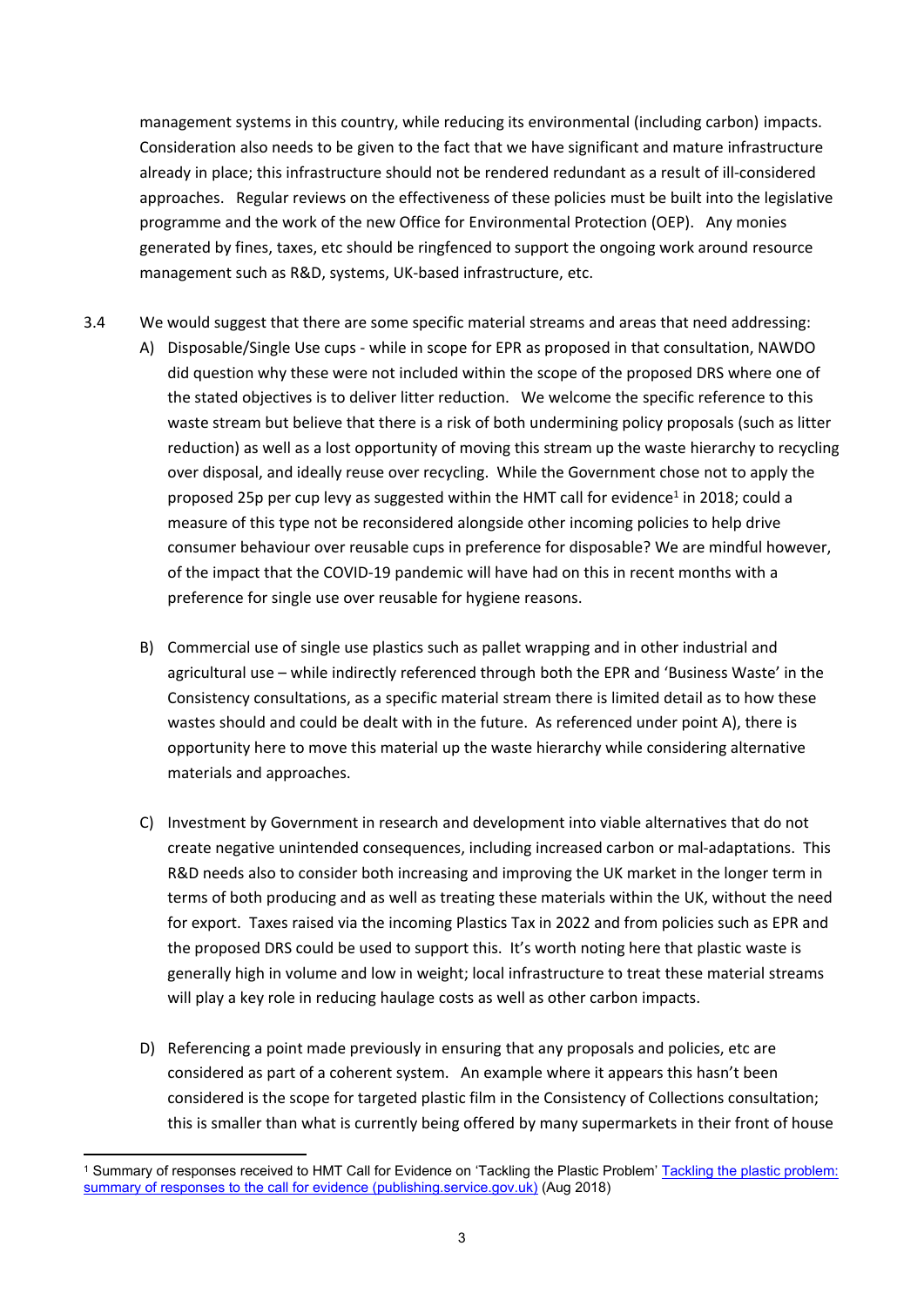recycling schemes. Inconsistent approaches such as this risks increased confusion, greater contamination and reduced value for money for consumers.

- **4. How should alternatives to plastic consumption be identified and supported, without resorting to more environmentally damaging options?**
- 4.1 Standardised lifecycle assessments on proposed alternatives could be used to support this; with a focus on carbon and the waste hierarchy. The circular economy needs to be at the core of any work on alternative materials and their adoption.
- 4.2 Many alternatives that could be currently considered, such as cans for drinks as opposed to plastic bottles, bring with them significant issues such high energy demand and pollution in production and manufacturing (especially when virgin material is used). New materials will need to have been assessed and included within policies such as EPR to help ensure material shifts to avoid fees and costs do not take place.
- 4.3 Labelling such as that proposed under the RWS policies for EPR and DRS for example must be consistent and support informed choices by consumers while supporting the circular economy for these products, especially end of life.
- 4.4 As referenced under 3. above, the UK has in place mature and significant waste infrastructure. Any alternatives will need to consider how to make best use of this infrastructure in both a timely and cost-effective manner and without rendering it obsolete and useless in the short to medium term. We would also like to emphasise the point that alternative approaches and materials must be considered within the system of incoming policies and legislation to avoid both negative environmental shifts and cost impacts.

### **5. Is the UK Government's target of eliminating avoidable plastic waste by 2042 ambitious enough?**

- 5.1 NAWDO would wish to understand the detailed definition of 'avoidable' in this context. The very brief definition within the 25 Year Environment Plan<sup>2</sup> describes it as 'what is technically, environmentally and economically practicable'. While there is a basis for a TEEP approach within the proposed Environment Bill policies (such as Consistency of Collections); this does not provide any detail as to how it might apply in relation to this specific target; it could include both single use and reusable plastic for example and what does 'practicable' mean when considering the 3 terms (T,E & E)? Unless viable alternatives that avoid negative unintended consequences are found, and ones that work with incoming policies it is difficult to either agree or disagree on the ambition of the target.
- 5.2 In line with our legislative responsibility, priority must be given to prevention and reuse ahead of recycling. The majority of the proposals contained within the EPR, DRS and Consistency consultations earlier this year focused on manufacture and recycling, as opposed to prevention and reuse. The Waste Prevention Plan for England consultation also lacked sufficient detail or ambition

<sup>2</sup> Page 29, footnote 8 [25-year-environment-plan.pdf](https://assets.publishing.service.gov.uk/government/uploads/system/uploads/attachment_data/file/693158/25-year-environment-plan.pdf) [\(publishing.service.gov.uk\)](https://assets.publishing.service.gov.uk/government/uploads/system/uploads/attachment_data/file/693158/25-year-environment-plan.pdf)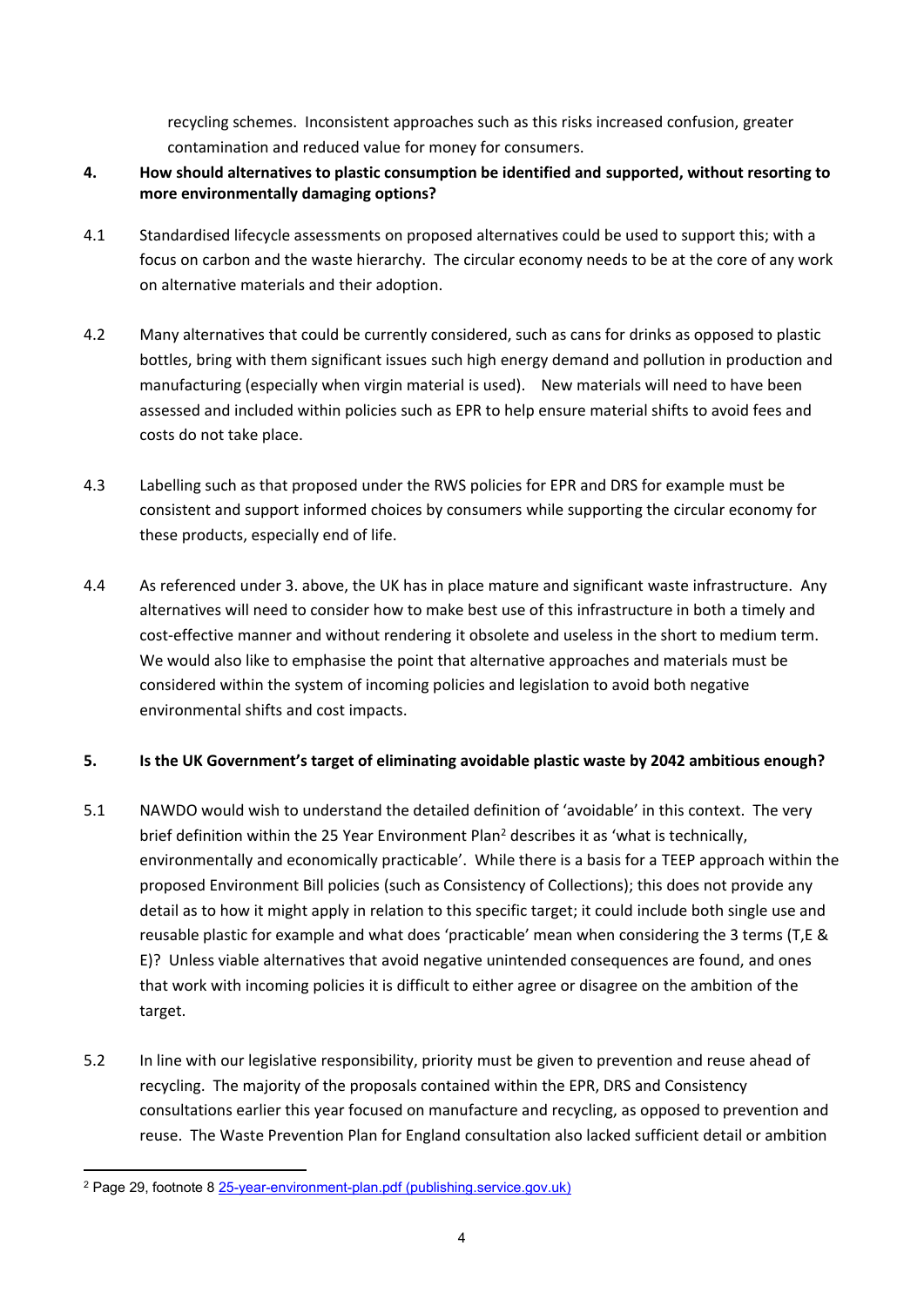to provide confidence that the top of the hierarchy is the priority – both for Government as well as for the work we all need to undertake to reduce the negative impacts of plastic (& other) waste.

# **6. Will the UK Government be able to achieve its shorter-term ambition of working towards all plastic packaging placed on the market being recyclable, reusable or compostable by 2025?**

6.1 This is an ambitious and very tight deadline, especially given the scale of the other changes coming in as a result of the RWS and Environment Bill policies (EPR, proposed DRS and Consistency of Collections). There needs to be a clear and coherent response between all proposals, and we would wish to understand in greater detail how the RWS proposals – with their different timelines to this target – and the UK's ability and capacity to sort these materials appropriately in terms of quality and type will work. Additionally, the UK must consider how this target will function within the global supply chains and movement of plastic (eg. filled toiletry containers).

Rushing towards an apparently arbitrary target of 2025 without due consideration and work around appropriate alternatives and additional systems to deal properly with the UKs waste risks undermining the very aim of the target; as well as the wider programme of work supporting it (such as the RWS policies and other targets such as net zero and biodiversity net gain). There is no doubt that the appetite for finding better and more suitable alternatives is strong, however we must avoid creating further and more significant issues in the future. Examples include bio-plastics, paper wine bottles and tin cans for water.

- 6.2 It is worth reiterating the point under 3 (C), that the UK does not have sufficient local i.e. UK-based treatment capacity to deal with the waste generated in this country. We would suggest that we have both an environmental and moral obligation to do this where possible, rather than sending our waste abroad to be treated.
- 6.3 In specific regards to compostable packaging, we would refer the Committee to the questions on this type of packaging that was asked in the EPR consultation over the Summer. It is worth noting responses that have been submitted regarding the proposal of applying modulated fees on this type of packaging material, and the risk of undesirable shifts away from this potentially environmentally beneficial product as a viable plastic alternative. If the modulated fees are too high, then this industry will likely be significantly adversely impacted.

However, currently there are limited standards for product performance in place, which then creates outputs that are not necessarily regarded as positive (eg. stories of shredded compostable bags that haven't broken down sufficiently and are visible in the end product, appearing as 'microplastics'). Should sufficiently robust standards be applied such as those ensuring that as a minimum these products are compostable in home composters for example, then this industry becomes a positive and viable alternative to plastic packaging where this is appropriate. There are additional conflicts that need addressing here; while compostable plastic can be difficult to deal with (see the example above), on the other side there is strong support from the industry to drive greater use of compostable bin liners for food waste bins. Product performance standards would help here; and